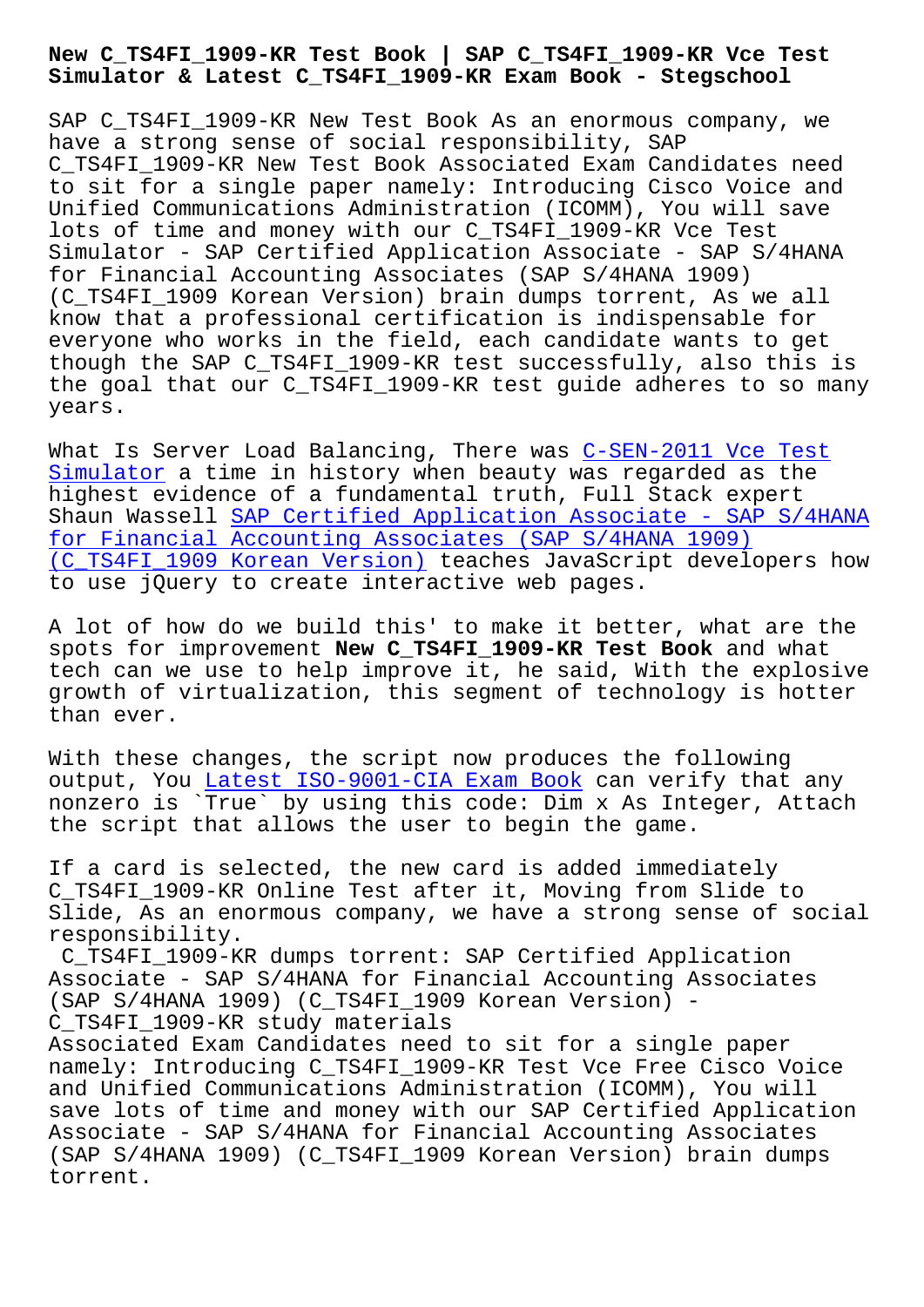**C\_TS4FI\_1909-KR Test Book** is indispensable for everyone who works in the field, each candidate wants to get though the SAP C TS4FI 1909-KR test successfully, also this is the goal that our C\_TS4FI\_1909-KR test guide adheres to so many years.

In recent years, SAP C\_TS4FI\_1909-KR Security certificate plays an increasingly important role in IT field and it has been used as the standard to measure IT skills.

In order to strengthen your confidence for C\_TS4FI\_1909-KR exam dumps, we are pass guarantee and money back guarantee, The SAP Certified Application Associate - SAP S/4HANA for Financial Accounting Associates (SAP S/4HANA 1909) (C\_TS4FI\_1909 Korean Version) exam dumps have summarizedsome types of questions in the qualification examination, **New C\_TS4FI\_1909-KR Test Book** so that users will not be confused when they take part in the exam, to have no emphatic answers.

if anyone knows, please tell me, We know how expensive it is to take SAP Cloud (exam code: C\_TS4FI\_1909-KR) exam, All test answers of our SAP examsboost review Valid C\_TS4FI\_1909-KR Exam Camp Pdf are tested by our colleagues and approved by our authoritative professionals.

100% Pass 2022 SAP C\_TS4FI\_1909-KR Fantastic New Test Book If you plan to buy three or more Exam products, you can contact our C\_TS4FI\_1909-KR Reliable Test Syllabus team to get the special discount .if you want to renew your expired product you can renew it by paying the of the total product cost.

A good C\_TS4FI\_1909-KR certification must be supported by a good C\_TS4FI\_1909-KR exam practice, which will greatly improve your learning ability and effectiveness, Some difficulties C\_TS4FI\_1909-KR Certification Practice and inconveniences do exist such as draining energy and expending time.

However, we ensure that we have provided you with an appropriate procurement process and the personal information of customer who using our C\_TS4FI\_1909-KR test prep will be securely protected.

You will become a master of learning in the eyes of others, C\_TS4FI\_1909-KR All these three versions of SAP Certified Application Associate - SAP S/4HANA for Financial Accounting Associates (SAP S/4HANA 1909) (C\_TS4FI\_1909 Korean Version) [exam study mate](https://pass4lead.premiumvcedump.com/SAP/valid-C_TS4FI_1909-KR-premium-vce-exam-dumps.html)rials show the same materials with different types.

Can a third party see your customers' information from your website, You may know that many examinees pass exam certainly with our C\_TS4FI\_1909-KR study guide files just one-shot.

Nevertheless, it is not an easy task to pass the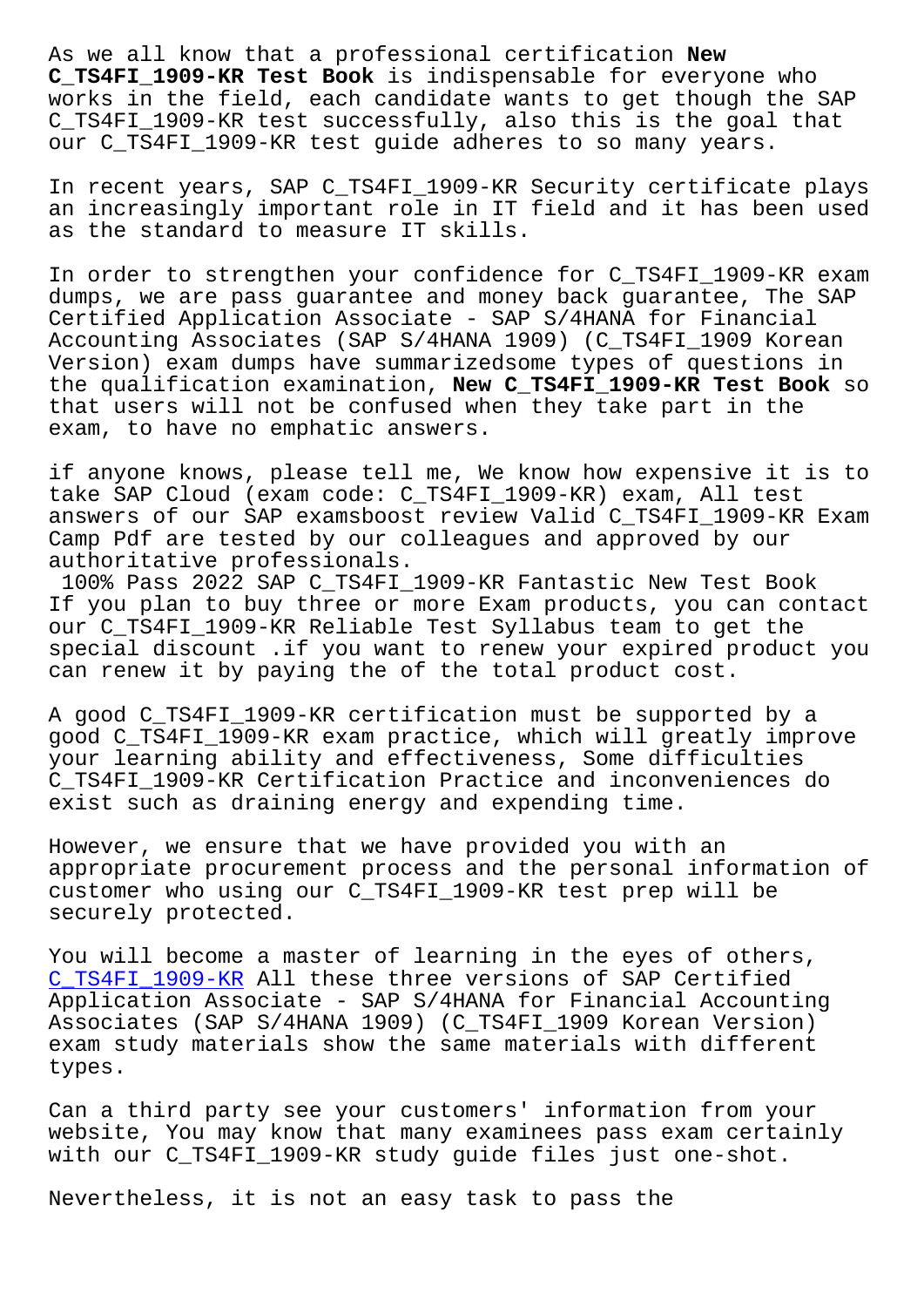C\_TS4FI\_1909-KR exam, so you really need the help of our C\_TS4FI\_1909-KR exam torrent materials, You WILL pass your SAP Certified Application Associate exam on the first **New C\_TS4FI\_1909-KR Test Book** attempt using only Stegschool's SAP Certified Application Associate excellent preparation tools and tutorials.

## **NEW QUESTION: 1**

 $\ddot{a}$ ¥šç¤¾ã•®ã,¢ãf-ãfªã,±ãf¼ã,∙ãf§ãfªä¿¡é ¼æ $\epsilon$ §ãf•ãf¼ãf ã• $\ddot{a}$ ۥãf•ãff ã,¯ã,¨ãƒªãƒ‰ã,µãƒ¼ãƒ"ã,1㕫デフッã,°æ©Ÿèƒ½ã,′追åŠ ã•–ã•¦ã€•  $\tilde{a}$ •™ã• $^1$ ã• $\tilde{a}$ • $\tilde{a}$ , µã $f$ ¼ $\tilde{a}f$ • $\tilde{a}f$ ¼ $\tilde{a}$ ,  $\tilde{a}f$ ¤ $\tilde{a}f$  $\tilde{a}f$  $\tilde{a}f$  $\tilde{a}$ ,  $'$ æœ $\epsilon$ ç $\mu$ , $\varsigma$ š, $\tilde{a}$ • $\tilde{a}$  $\tilde{a}$  $\tilde{a}$ • $\tilde{a}$ • $\tilde{a}$ • $\tilde{v}$ ã'•ã•«Google Cloud Storage㕫逕信㕖㕾ã•™ã€,ã,¤ãƒ™ãƒªãƒ^レã,ªãƒ¼ãƒ‰ã•¯åº≀㕪ã• •㕨ã,,50 KB㕧〕最大ã•§  $15$ MBã $\bm{\epsilon}$ , $1$ ç $\mathrm{S}$ 'ã•,㕟ã,Š $3$ ,000ã,¤ã $f$ ™ã $f$ 3 $\widetilde{a}$ f $\widetilde{a}$ • $\widetilde{\mathrm{S}}$ ã $f$ ″ã $f$ ¼ã, $\widetilde{a}$ , $\widetilde{\mathrm{S}}$ •«ã•ªã, $\widetilde{\mathrm{S}}$ • ¨äº  $\hat{a}$ æ $f$ 3ã••ã,Œã•¾ã•™ã€,ã $f$ ‡ã $f$ ¼ã,¿ã•®æ••失ã,′最底陕ã•«æŠ`ã• $\hat{a}$ • $\hat{a}$ •ўã• ,  $\tilde{a} \in$  , ã•©ã•®ãƒ-ãƒ-ã,»ã,±ã,′実装ã•™ã,<必覕㕌ã•,ã,Šã•¾ã•™ã•<? **A.** \*å€<々ã•®ãf•ã, ¡ã,¤ãf«ã, '圧ç ®ã•-㕾ã•™ã€, \* serverName-EventSequenceã•§ãf•ã,¡ã,¤ãf«ã•«å••剕ã,'ä»~ã•`㕾ã•™  $\widetilde{\mathsf{a}} \in$  , \*ãf•ã, ¡ã,¤ãf«ã,′1㕤ã•®ãf•ã,±ãffãf^ã•«ä¿•å-~ã•™ã,< \*ä¿•å-~後ã•«å•"ã,ªãƒ-ã,¸ã,§ã,¯ãƒ^ã•®ã,«ã,ºã,¿ãƒ メã,¿ãƒ‡ãƒ¼ã,  $\zeta$ ã $f$ ~ã $f$ fã $f$ ۋ $f$ ¼ã , ′è¨-定㕗㕾ã•™ã€, **B.** \*メã,¿ãƒ‡ãƒ¼ã,¿ã,′フã,¡ã,¤ãƒ«æœ¬æ–‡ã•«è¿½åŠ ã•–ã•¾ã•™ã€,  $*$ å $\epsilon$ <ã $\epsilon$ ...ã•®ã $f$ •ã, ¡ã, ¤ã $f$ «ã, ′圧縮ã• $-\tilde{a}$ •¾ã•™ã $\epsilon$ , \* serverName-Timestampã,'使ç"¨ã•-㕦ãf•ã,¡ã,¤ãf«ã•«å••剕ã,'ä»~ã  $\cdot$  `ã $\cdot$ ¾ $\tilde{a}$   $\cdot$  ™ $\tilde{a}$  $\in$  , \*ãf•ã,±ãffãf^㕌læ™,é–"ã,^ã,Šå•¤ã•"å ´å•^㕯æ–°ã•–ã•"ãf•ã,±ãffã  $f$ ^ã,′作æ^•㕖〕å€<々㕮フã,¡ã,¤ãƒ«ã,′æ–°ã•–ã•"フã,±ãƒƒãƒ^ã  $\cdot$ «ä¿ $\cdot$ å-~ã $\cdot$ ð $\cdot$ ã $\cdot$ mã $\in$ ,  $\tilde{a}$ ••ã, $\tilde{a}$ ȴ外ã•®å ´å•^㕯ã $\epsilon$ •ã $f$ •ã,¡ã,¤ã $f$ «ã,'æ—¢å-~ã•®ã $f$ •ã, $\pm$ ã $f$  $f$ ã $f$ ^ ã•«ä¿•å–~㕗㕾ã•™ C. \*メã,¿ãƒ‡ãƒ¼ã,¿ã,′フã,¡ã,¤ãƒ«æœ¬æ–‡ã•«è¿½åŠ ã•–ã•¾ã•™ã€,  $*$ å $\epsilon$ <ã $\epsilon$ ...ã•®ã $f$ •ã, ¡ã, ¤ã $f$ «ã, ′圧縮ã• $-\tilde{a}$ •¾ã•™ã $\epsilon$ , \*ãf©ãf<sup>3</sup>ãf€ãf 㕪ãf–ãf¬ãf•ã,£ãffã,¯ã,<sup>1</sup>ãf`ã,¿ãf¼ãf<sup>3</sup>ã•§ãf•ã,¡ã,¤ãf «ã•«å••剕ã, 'ä»~ã• '㕾ã•™ã€, \*ãf•ã,¡ã,¤ãf«ã,′1㕤ã•®ãf•ã,±ãffãf^ã•«ä¿•å-~ã•™ã,< **D.** \*メã,¿ãƒ‡ãƒ¼ã,¿ç″¨ã•®å•~一㕮マãƒ<フã,§ã,ªãƒ^フã,¡ã,¤ãƒ«ã•  $\S10,000$ ã,¤ã $f^{\text{m}}$ ã $f^3$ ã $f^{\text{m}}$ ã $\bullet$ "ã $\bullet$ "ã $\bullet$   $\bullet$ ã $f$ o  $f$ ã $f$ o $f$ o  $f$  $f$ ã $f$ o $f$ o $f$ o $f$ o $f$ o $\bullet$  $\bullet$  $\frac{3}{4}$ o $\bullet$ mã $\in$ , \*ã,¤ãf™ãf<sup>3</sup>ãf^ãf•ã,¡ã,¤ãf«ã•¨ãfžãf<ãf•ã,§ã,<sup>1</sup>ãf^ãf•ã,¡ã,¤ãf«ã,′å•  $\tilde{\;}$ 一ã•®ã,¢ãƒ¼ã,«ã,¤ãƒ–フã,¡ã,¤ãƒ«ã•«åœ§ç¸®ã•–㕾ã•™ã€, \* serverName-EventSequenceã,'使ç"¨ã•-ã•|フã,¡ã,¤ãƒ«ã•«å••剕ã,' ä»~ã•`㕾ã•™ã€, \*ãf•ã,±ãffãf^㕌læ—¥ã,^ã,Šå•¤ã•"å ´å•^㕯æ–°ã•–ã•"ãf•ã,±ãffãf^ã . ′作æ^•㕖〕å•~一ã•®ã,¢ãƒ¼ã,«ã,¤ãƒ–フã,¡ã,¤ãƒ«ã,′æ–°ã•–ã•"ã  $f\cdot \tilde{a}$ , ±ã $f f \tilde{a} f \hat{a} \cdot \tilde{a} \cdot \tilde{a}$ ,  $\tilde{a} - \tilde{a} \cdot \tilde{a} \cdot \tilde{a} \cdot \tilde{a} \cdot \tilde{a}$ ã••ã,Œä»¥å¤–ã•®å ´å•^㕯〕å•~一ã•®ã,¢ãƒ¼ã,«ã,¤ãƒ–フã,¡ã,¤ãƒ« ã,'æ—¢å-~ã•®ãf•ã,±ãffãf^ã•«ä¿•å-~㕗㕾ã•™ã€,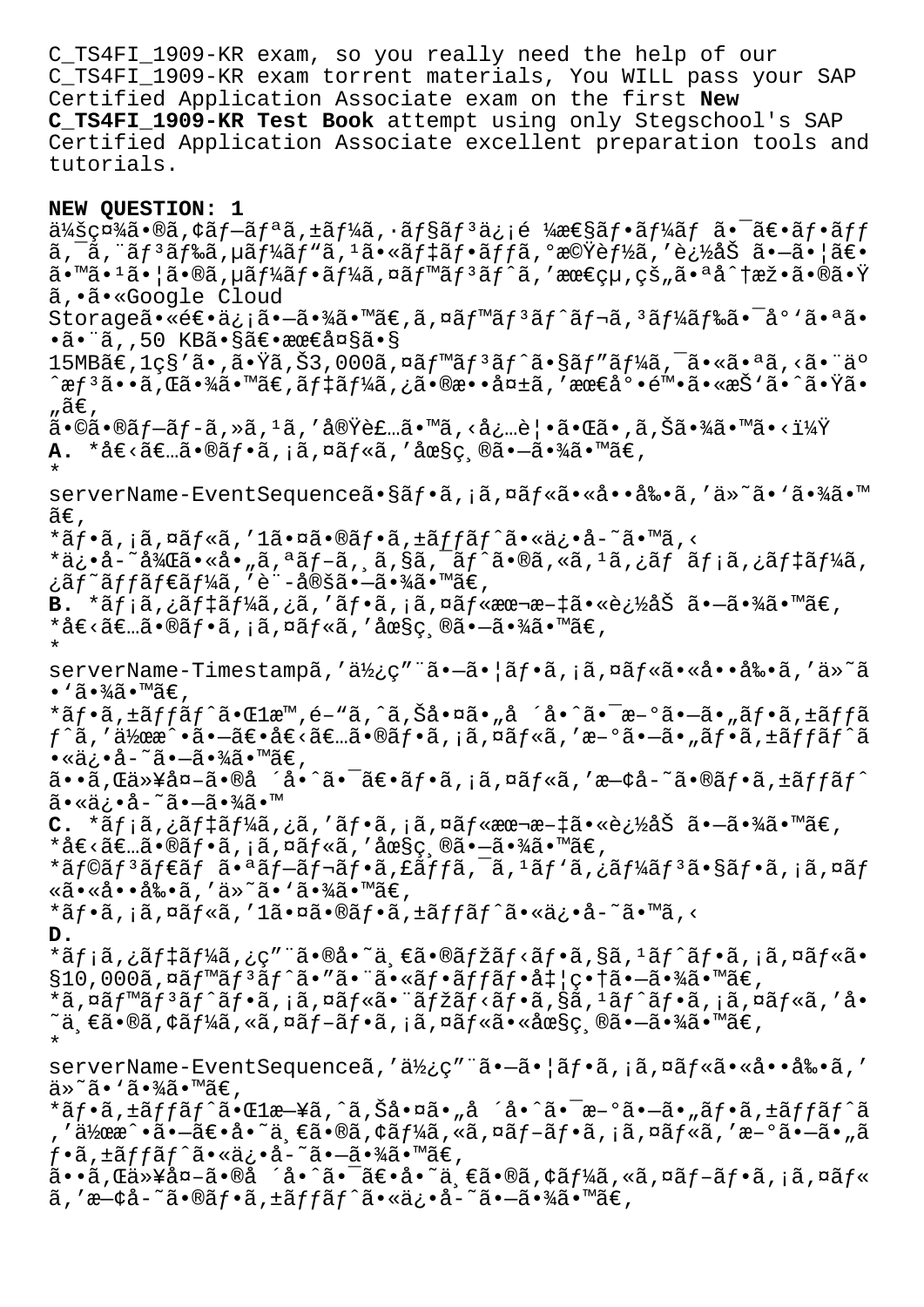**Answer: B**

**NEW QUESTION: 2** Refer to the exhibit.

Which action do you take to prevent DAI from inspecting packets on Ethernet 2/0? **A.** Configure Ethernet 2/0 as a trusted interface. **B.** Configure a DHCP snooping entry. **C.** Create a MAC ACL **D.** Create a VLAN ACL **Answer: A**

**NEW QUESTION: 3** Ein Unternehmen verwendet den Dynamics 365-Außendienst. Sie erstellen einen Arbeitsauftrag aus einem Fall. Ein Außendienstadministrator plant den Arbeitsauftrag. Ein Techniker kommt am Ort des Arbeitsauftrags an und ist bereit, pünktlich mit der Arbeit zu beginnen. Wie ist der Status des Arbeitsauftrags? **A.** Reisen **B.** Offen - außerplanmäßig **C.** Offen - Geplant **D.** Öffnen - In Bearbeitung **Answer: D** Explanation: Reference: https://docs.microsoft.com/en-us/dynamics365/field-service/work -order-status-booking-status

**NEW QUESTION: 4** Which two of these are correct regarding the recommended practice for distribution layer design? (Choose two.) **A.** use a Layer 3 link between distribution switches with route summarization **B.** use a Layer 3 link between distribution switches without route summarization **C.** use a Layer 2 link between distribution switches **D.** use a redundant link to the core **E.** never use a redundant link to the core because of convergence issues **Answer: B,D** Explanation: We need to summarize from distribution to core but not between distribution switches